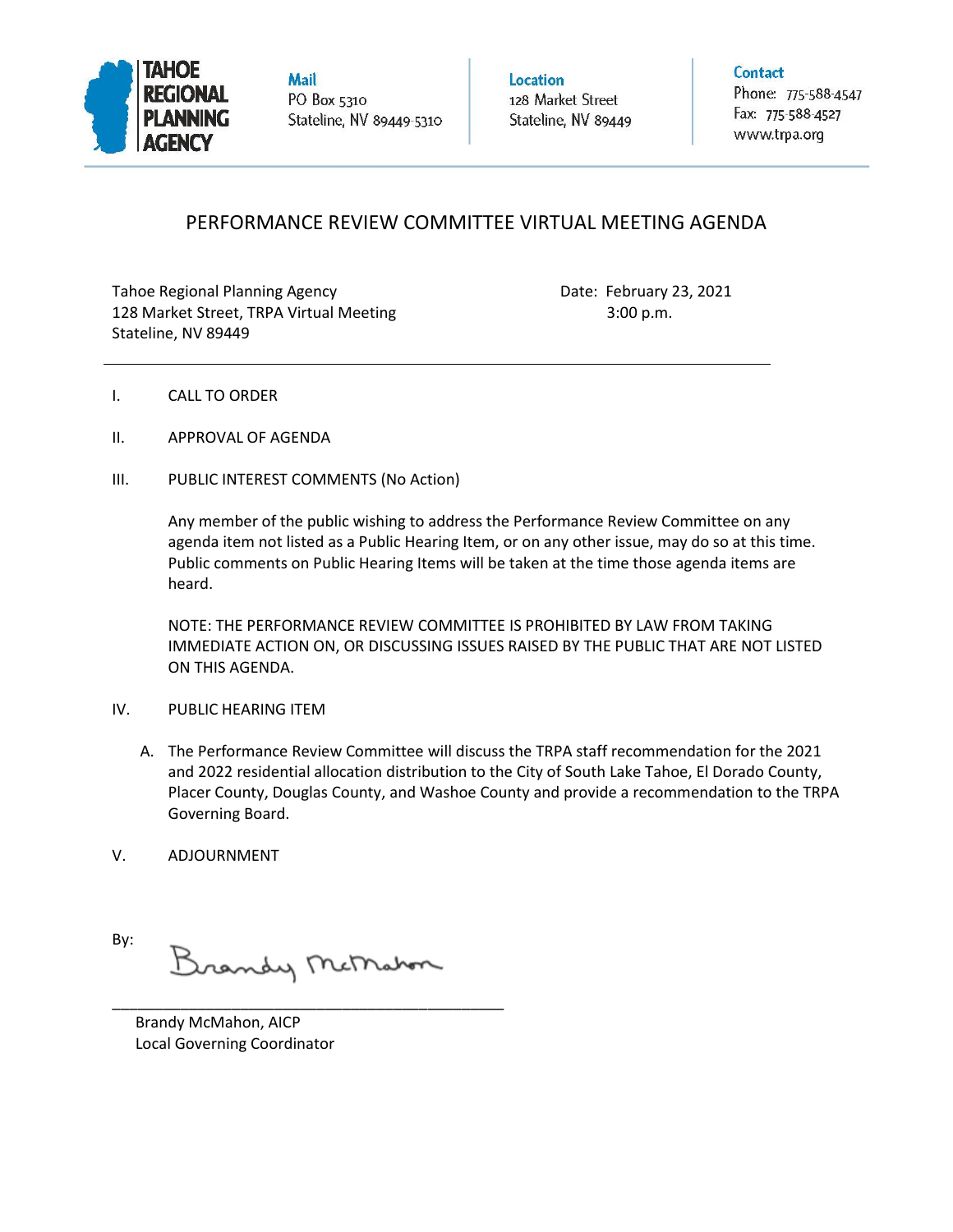TRPA is concerned for the health and safety of community members, our staff, and our Performance Review Committee members. Amid rapidly evolving circumstances, the agency must consider its obligation to continue work while doing our part to slow the spread of the novel Coronavirus. In addition to virtual technology being used for internal operations, TRPA will utilize technology to hold the February 23rd Performance Review Committee meeting.

Any interested member of the public will be able to participate and observe the meeting remotely without coming to a physical location. In-person attendance will not be part of the TRPA public meetings under the current recommendations from the state and local agencies. The staff report(s) will be available for review via TRPA.org seven (7) calendar days prior to the meeting. The day of the meeting provide comments during the meeting by joining using the platform GoToWebinar.

## **To Participate in the Webinar:**

- 1. Download the GoToWebinar app on your computer, tablet, or smartphone.
	- The computer app can be downloaded here: [https://support.goto.com/meeting/help/download-now-g2m010002.](https://support.goto.com/meeting/help/download-now-g2m010002)
	- The tablet or smartphone app can be found in the app store on your device.
- 2. Find the link to the meeting a[t https://www.trpa.org/document/meetings-notice/.](https://www.trpa.org/document/meetings-notice/) Clicking on the GoToWebinar link will open the GoToWebinar app automatically and prompt you to register for the meeting. Please register with your first and last name so that you may be identifiable in the event you would like to make public comment.
- 3. After registering, you will receive an email with the details of when and how to join the webinar including a direct link as well as a call-in number and access code.
- 4. On the meeting date, login to the webinar by following the link provided in your registration email or available on [www.trpa.org.](http://www.trpa.org/)
- 5. At the appropriate time for public comments, you will be able to "raise your hand" by clicking on the Hand icon located on the tab to the left of your GoToMeeting control panel and a TRPA staff member will unmute you and indicate that you can address the Performance Review Committee.



- 6. In order to be unmuted, you must be **connected to audio** either through your computer (a microphone is required; check your system [here\)](https://support.goto.com/webinar/system-check-attendee) or utilizing your phone as a microphone/speaker.
	- To use your computer's mic and speakers:
		- o Select Computer audio.
		- o Use the drop-down menus to select the desired audio devices.
		- o Click Continue.